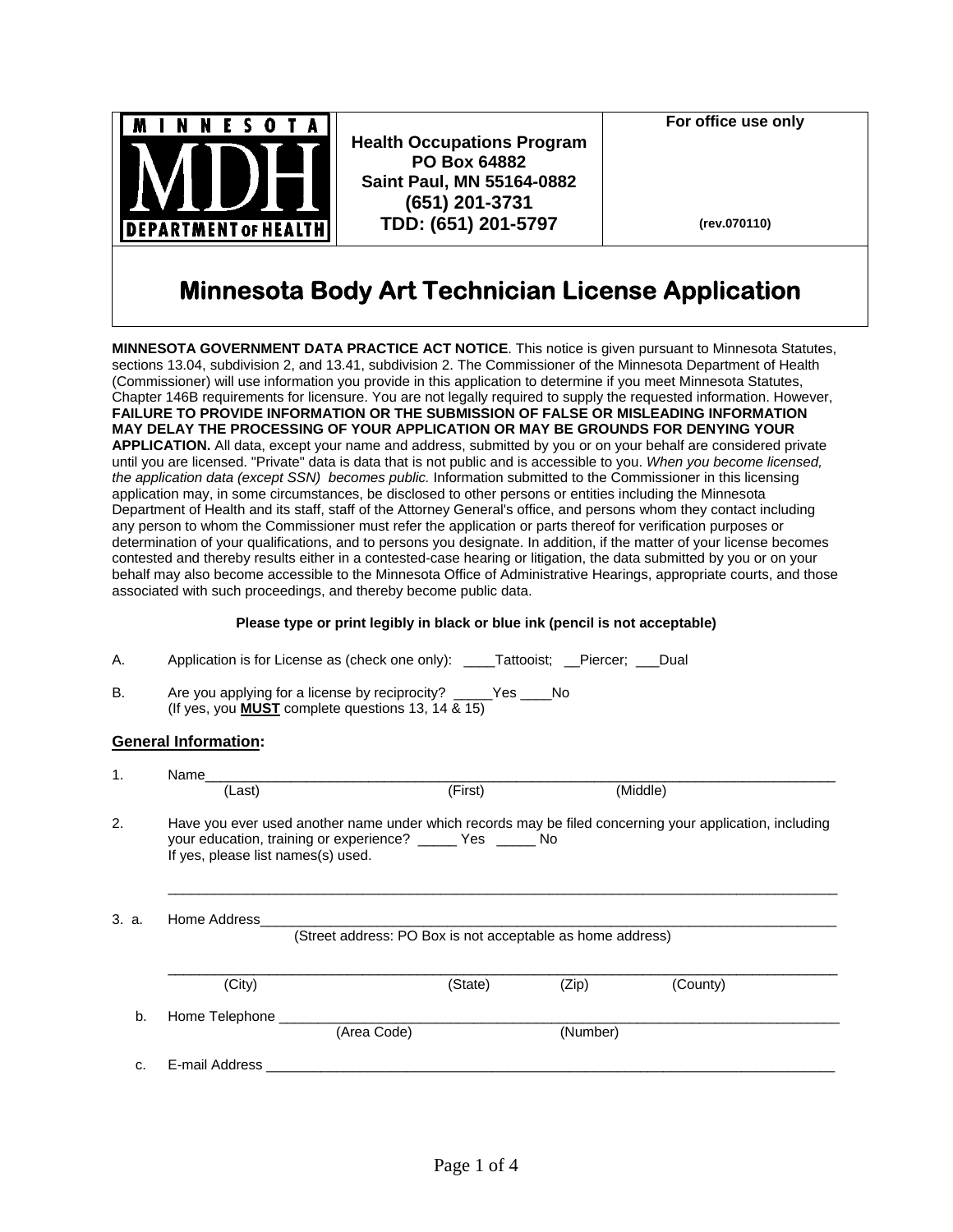|           |    | 4.<br>a.                                             |                                                                                                                                                                                                                                                                                                                                                                                                                                                                                      |  |                                 |                                                     |       |          |
|-----------|----|------------------------------------------------------|--------------------------------------------------------------------------------------------------------------------------------------------------------------------------------------------------------------------------------------------------------------------------------------------------------------------------------------------------------------------------------------------------------------------------------------------------------------------------------------|--|---------------------------------|-----------------------------------------------------|-------|----------|
|           | b. | Employer Address:                                    |                                                                                                                                                                                                                                                                                                                                                                                                                                                                                      |  |                                 |                                                     |       |          |
|           |    | (State)<br>(City)                                    |                                                                                                                                                                                                                                                                                                                                                                                                                                                                                      |  | (Zip)<br>(County)               |                                                     |       |          |
|           |    |                                                      |                                                                                                                                                                                                                                                                                                                                                                                                                                                                                      |  |                                 |                                                     |       |          |
|           | c. |                                                      | Employer Telephone Number ________________________                                                                                                                                                                                                                                                                                                                                                                                                                                   |  | (Area Code)                     | (Number)                                            |       |          |
|           | d. |                                                      |                                                                                                                                                                                                                                                                                                                                                                                                                                                                                      |  |                                 |                                                     |       |          |
|           |    |                                                      | Fax Number<br>(Area Code)                                                                                                                                                                                                                                                                                                                                                                                                                                                            |  | (Number)                        |                                                     |       |          |
| 5.        |    | Other Address_                                       |                                                                                                                                                                                                                                                                                                                                                                                                                                                                                      |  |                                 |                                                     |       |          |
|           |    |                                                      |                                                                                                                                                                                                                                                                                                                                                                                                                                                                                      |  | (Street address) (City) (State) |                                                     | (Zip) | (County) |
| 6.        |    |                                                      | Please circle the address at which you would like to receive correspondence from MDH.<br>NOTE: This address will be disclosed to any requestor (Minnesota Statutes, section 13.41, subdivision 2).                                                                                                                                                                                                                                                                                   |  |                                 |                                                     |       |          |
|           |    |                                                      | Home                                                                                                                                                                                                                                                                                                                                                                                                                                                                                 |  | Employer                        | Other                                               |       |          |
| 7.        | a. |                                                      |                                                                                                                                                                                                                                                                                                                                                                                                                                                                                      |  |                                 |                                                     |       |          |
|           |    |                                                      | _______ Birth certificate;<br>______ Drivers license;<br>_______ Tribal ID card;<br>_____ Military ID card issued by US DOD;                                                                                                                                                                                                                                                                                                                                                         |  |                                 | ______ Resident alien card;<br>_____ Valid Passport |       |          |
| 8.        |    |                                                      |                                                                                                                                                                                                                                                                                                                                                                                                                                                                                      |  |                                 | (Required by MN Statutes 270.72C,                   |       |          |
|           |    | Social Security Number <b>Social Security Number</b> | subdivision 4; SSN information does not become public information upon issuance of license.)                                                                                                                                                                                                                                                                                                                                                                                         |  |                                 |                                                     |       |          |
|           |    | <b>Professional Background:</b>                      |                                                                                                                                                                                                                                                                                                                                                                                                                                                                                      |  |                                 |                                                     |       |          |
|           |    |                                                      | Proof you have completed at least 200 hours of supervised experience in the body art area for which you<br>are applying for licensure. Enclose an affidavit executed by the licensed technician under whose supervision<br>you completed the 200 hours.                                                                                                                                                                                                                              |  |                                 |                                                     |       |          |
|           |    | a.                                                   |                                                                                                                                                                                                                                                                                                                                                                                                                                                                                      |  |                                 |                                                     |       |          |
|           |    | b.                                                   | Establishment Where You Worked:                                                                                                                                                                                                                                                                                                                                                                                                                                                      |  |                                 |                                                     |       |          |
|           |    | c.                                                   | Dates You Worked at That Establishment: From ______________; To ________________                                                                                                                                                                                                                                                                                                                                                                                                     |  |                                 |                                                     |       |          |
| 9.<br>10. |    | a.                                                   | Request for Waiver of Supervision Requirement: Pursuant to Minnesota Statutes, 146B.03, subdivision<br>10, until January 1, 2012, the supervised experience requirement will be waived if you submit evidence you<br>have performed at least 2,080 hours within the last five years in the body art area for which you are seeking.<br>Use page 4 and additional pages as needed for any explanations.<br>Are you requesting a supervision requirement waiver? ______ Yes _______ No |  |                                 |                                                     |       |          |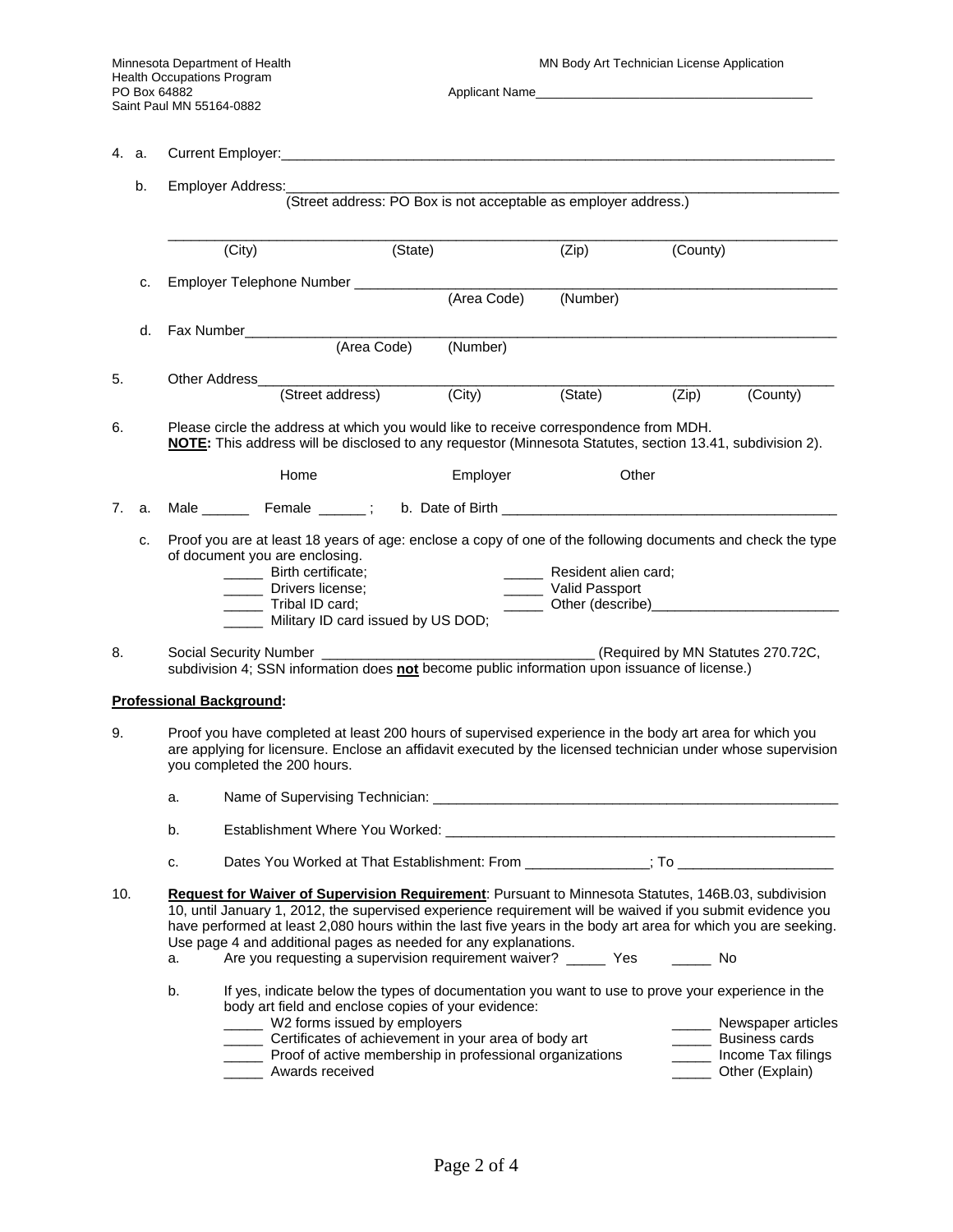Applicant Name

- 11. **Training**: Provide copies of certificates of completion showing course title, presenter and date completed for each of the following courses:
	- a. Bloodborne pathogen: Date taken: **with the example of the example of the example of the example of the example of the example of the example of the example of the example of the example of the example of the example of**
	- b. Prevention of disease transmission: Date taken: **provided** and the providence of the providence of the providence of the providence of the providence of the providence of the providence of the providence of the providen
	- c. Infection control: Date taken: \_\_\_\_\_\_\_\_\_\_\_\_\_\_\_\_\_\_\_\_\_\_\_\_\_\_\_\_\_\_\_\_\_\_\_\_\_\_\_\_\_\_\_\_\_\_\_\_\_\_\_\_\_\_\_
	- d. Aseptic technique: Date taken: \_\_\_\_\_\_\_\_\_\_\_\_\_\_\_\_\_\_\_\_\_\_\_\_\_\_\_\_\_\_\_\_\_\_\_\_\_\_\_\_\_\_\_\_\_\_\_\_\_\_\_\_\_\_
- 12. List all body art employment you have had for the last five years. List your current employer first, and then next most recent employer. Include any employment in which you were self employed. Use page 4 and additional sheets if necessary.

| Employer's Name | Employer's Address              | Telephone Number | MM/DD/YY to |
|-----------------|---------------------------------|------------------|-------------|
|                 | (Street, City, State, Zip Code) | (With Area Code) | MM/DD/YY    |
|                 |                                 |                  |             |
|                 |                                 |                  |             |
|                 |                                 |                  |             |
|                 |                                 |                  |             |
|                 |                                 |                  |             |
|                 |                                 |                  |             |
|                 |                                 |                  |             |
|                 |                                 |                  |             |
|                 |                                 |                  |             |
|                 |                                 |                  |             |

13. Do you now hold or have you ever been issued a license, certification, or registration as a body art technician issued by a city, county, or other state? \_\_\_\_\_ Yes \_\_\_\_\_No (This section **MUST** be completed if you are applying for a license by reciprocity through out-of-state credential.)

If yes, please identify the state(s), the current status, the date(s) of issuance and any identification number(s) used in relation to your permit, license or other credential. Use page 4 and additional sheets if necessary.

| State | <b>Current Status</b> | Date of Issuance | ID#s |
|-------|-----------------------|------------------|------|
|       |                       |                  |      |
|       |                       |                  |      |
|       |                       |                  |      |
|       |                       |                  |      |

14. For each jurisdiction in which you hold or have held a credential as a body art technician, you must submit the form "Body Art Technician Verification of Credential" (included in your application packet). Mail the form to the state credentialing board or agency with any required fees, and request that they send the completed form directly to the Health Occupations Program of the Minnesota Department of Health. The forms **must** have original signatures. Copies and faxes of signatures are unacceptable. You may photocopy the form, if additional forms are needed. If the verifying agency does not use the verification form, you must request a letter from the appropriate person in the state which provides the following information: your name, date of issuance of your credential, date of expiration of your credential, credential number, current status of your credential, and an affirmative statement about whether any discipline is pending or has been taken against you. Verification letters should be sent to: Minnesota Department of Health, Health Occupations Program, Body Art Technician Licensing, PO Box 64882, Saint Paul, MN 55164-0882.

Date you requested the verifications described above: